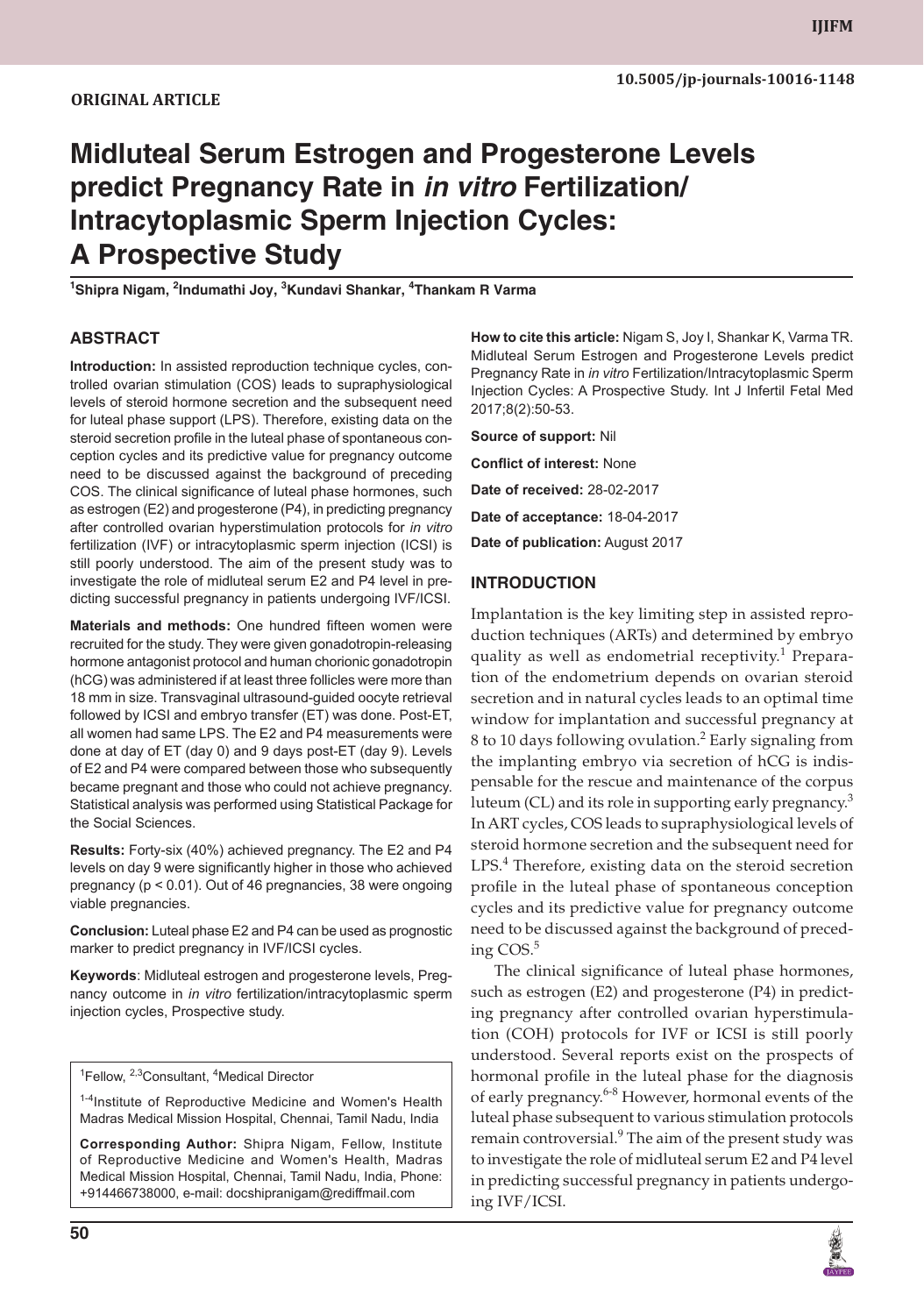#### **MATERIALS AND METHODS**

This study included 115 women aged 20 to 40 years who underwent IVF/ICSI cycles in the Institute of Reproductive Medicine and Women's Health, Madras Medical Mission Hospital, Chennai, India, in the period between March 2015 and February 2016. Adequate approval from the Ethical Committee of the Institute was obtained prior to the study. After selection, women received gonadotropin-releasing hormone antagonist (Cetrorelix) protocol. There was close monitoring of the ovarian response with transvaginal ultrasonography (TVS), serum estradiol (E2), and luteinizing hormone (LH) measurements. When at least three follicles were >18 mm in size, women were administered 10,000 IU of hCG to stimulate the LH surge. They underwent TVSguided oocyte retrieval 35 hours later. Oocytes were fertilized by single sperm injection (ICSI) and maximum three embryos were transferred into the uterine cavity either on day 2 or day 3 after oocyte retrieval. After embryo transfer (ET), all women had similar LPS (natural micronized progesterone 400 mg vaginally twice a day and 100 mg intramuscular progesterone on alternate day). Pregnancy was detected by β-hCG measurement on day 16 after  $ET (ET + 16)$  and TVS was performed 1 week later and onward. Clinical pregnancies were followed for at least 20 weeks. The E2 (pg/mL) and P4 (ng/mL) were measured by chemiluminesence. Blood sample collection was done on two separate days as mentioned below:

- Blood sample was collected on day of ET (D0) for serum E2 and P4 level estimation.
- Another blood sample was also collected on day 9 after ET for serum E2 and serum P4 estimation.

A single dose of hCG was given for CL rescue 5000 IU, if day 9 estradiol level was <500 pg/mL or if progesterone was  $<$ 50 ng/mL.

#### **Statistical Analysis**

Statistical analysis was performed with Statistical Package for the Social Sciences version 21 (SPSS Inc, Chicago, Illinois, USA). The quantitative variables in the independent groups were analyzed by Student's t-test (if variable had normal distribution) or by Mann–Whitney U test (if the variable did not have normal distribution). The qualitative variables among the groups were compared by Chi-square test; p-value less than 0.05 was taken as significant.

## **RESULTS**

Out of the 115 women who underwent IVF/ICSI, 46 women achieved pregnancy (40.0%) and were defined as pregnant group, with the remaining 69 (60%) unable to achieve pregnancy (nonpregnant group) (Graph 1). In the pregnant group, 38 had a viable intrauterine pregnancy. Among the eight patients who had nonviable pregnancies, two were biochemical, one was ectopic, and five had miscarriage (four in first trimester and one in second trimester). Clinical pregnancy rate was 38%. Ongoing pregnancy rate was 33%.

No statistically significant differences were observed in the mean age, body mass index (BMI), basal follicle stimulating hormone (FSH) level, antral follicle count (AFC), peak E2, and number of embryos transferred between the pregnant with the nonpregnant group (Table 1). No significant differences were observed when comparing E2 and P4 levels on D0 between nonpregnant(E2 – 597  $\pm$  237.1 pg/mL, P4 – 44.1  $\pm$  15.09 ng/mL) and pregnant groups (E2 – 522.7  $\pm$  188.16 pg/mL, P4 – 40.2  $\pm$  10.5 ng/mL) (Table 2). The mean values of E2 and P4 levels in the luteal phase on day 9 for both groups are summarized in Table 3. Significantly lower concentration of E2 and P4 was observed in the nonpregnant  $(E2 - 341.64 \pm 142.86)$  $pg/mL$ , P4 – 31.1  $\pm$  12.96 ng/mL) as compared with the



**Graph 1:** Number of patients in pregnant and nonpregnant groups

**Table 1:** Comparison of clinical data between pregnant and nonpregnant women

| Parameters                | Pregnant group $(n = 46)$ | Nonpregnant group $(n = 69)$ | t-value | p-value |
|---------------------------|---------------------------|------------------------------|---------|---------|
| Age (years)               | $30.87 \pm 3.65$          | $31.48 \pm 3.5$              | 1.007   | 0.32    |
| BMI ( $kg/m2$ )           | $27.58 \pm 2.10$          | $28.28 \pm 2.84$             | 1.631   | 0.11    |
| Basal FSH (mIU/mL)        | $5.63 \pm 1.28$           | $5.85 \pm 1.25$              | 1.041   | 0.30    |
| AFC                       | $12.77 \pm 7.47$          | $11.72 \pm 5.28$             | 0.998   | 0.32    |
| Trigger E2 (pg/mL)        | $2641 \pm 1099$           | $2502 \pm 1054$              | 0.761   | 0.44    |
| No. of embryo transferred | $3.02 \pm 1.05$           | $2.81 \pm 0.99$              | 1.224   | 0.22    |
|                           |                           |                              |         |         |

*International Journal of Infertility and Fetal Medicine, May-August 2017;8(2):50-53* **51**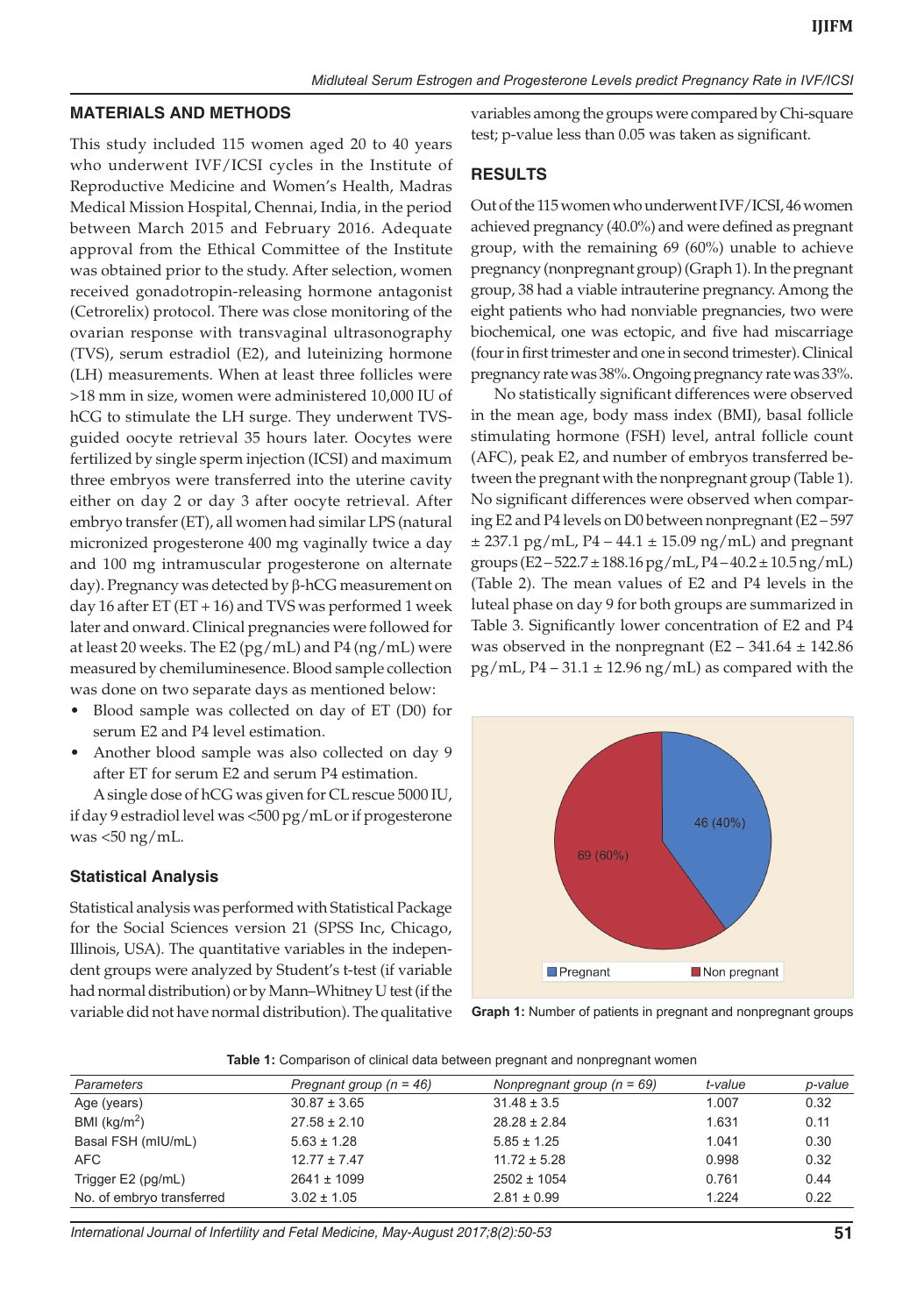#### *Shipra Nigam et al*

|  | Table 2: Comparison of luteal phase serum P4 and E2 level (day 0) between pregnant and nonpregnant women |  |
|--|----------------------------------------------------------------------------------------------------------|--|
|--|----------------------------------------------------------------------------------------------------------|--|

| Parameters             | Pregnant group ( $n = 46$ ) | Nonpregnant group $(n = 69)$ | p-value* |
|------------------------|-----------------------------|------------------------------|----------|
| Day 0 serum P4 (ng/mL) | $40.2 \pm 10.5$             | $44.1 \pm 15.1$              | 0.40     |
| Day 0 serum E2 (pg/mL) | $522.7 \pm 188.2$           | $597.7 \pm 237.1$            | 0.117    |

 $*p$ <0.05; Statistically significant, all values in mean  $\pm$  standard deviation

**Table 3:** Comparison of luteal phase serum P4 and E2 level (day 9) between pregnant and nonpregnant women

| Parameters             | Pregnant group $(n = 46)$ | Nonpregnant group $(n = 69)$ | p-value* |
|------------------------|---------------------------|------------------------------|----------|
| Day 9 serum P4 (ng/mL) | $72.4 \pm 16.5$           | $31.1 \pm 13.0$              | < 0.01   |
| Day 9 serum E2 (pg/mL) | $781.2 \pm 313.7$         | $341.6 \pm 142.9$            | < 0.01   |

\*p<0.05; Statistically significant, all values in mean ± standard deviation



**Graph 2:** The receiver operating characteristic curve for P4 at day 9

pregnant group (E2 – 781.24 ± 313.7 pg/mL, P4 – 72.39  $± 16.5$  ng/mL).

The area under the curve (AUC) for P4 on day 9 is 0.961 (p < 0.01) (Graph 2) with value of 48 ng/mL, having sensitivity of 89.1% and specificity of 88.4% to predict pregnancy. The AUC for E2 on day 9 is 0.941  $(p<0.01)$  (Graph 3) with value of 475 pg/mL having sensitivity of 89.1% and specificity of 82.6% to predict pregnancy.

We found that cases which showed an increase in E2 and P4 were associated with 77.9% pregnancy rate and 64.4% of these pregnancies were ongoing. On the contrary, in cases with decreased E2 and P4 levels, 91.2% failed to achieve pregnancy. There was no significant increase in pregnancy rate in group who received rescue hCG (Table 4).

#### **DISCUSSION**

It is well known that a functional CL secreting specific hormones is a major prerequisite for successful implantation. The surgical removal of the CL immediately induces a miscarriage and this clearly indicates that CL activity correlates to the outcome of pregnancy. For a successful implantation, in addition to healthy embryos, a functional



**Graph 3:** The receiver operating characteristic curve for E2 on day 9

**Table 4:** Comparison of number of patients achieving pregnancy after hCG administration

| Total number of<br>patients receiving Pregnancy<br>hCG                                                                                                                                                                                                                                                                            | achieved | Pregnancy not<br>achieved | p-value  |
|-----------------------------------------------------------------------------------------------------------------------------------------------------------------------------------------------------------------------------------------------------------------------------------------------------------------------------------|----------|---------------------------|----------|
| 56                                                                                                                                                                                                                                                                                                                                | h        | 51                        | p < 0.05 |
| $\star$ $\sim$ $\circ$ $\circ$ $\sim$ $\sim$ $\sim$ $\star$ $\sim$ $\sim$ $\star$ $\sim$ $\sim$ $\star$ $\sim$ $\sim$ $\star$ $\sim$ $\sim$ $\star$ $\sim$ $\sim$ $\star$ $\sim$ $\sim$ $\star$ $\sim$ $\sim$ $\star$ $\sim$ $\sim$ $\star$ $\sim$ $\sim$ $\star$ $\sim$ $\sim$ $\star$ $\sim$ $\sim$ $\sim$ $\sim$ $\sim$ $\sim$ |          |                           |          |

\*p < 0.05; Statistically significant

CL is necessary for the development of a receptive endometrium.<sup>7</sup> Differences between E2 and P4 between pregnant and nonpregnant women measured as early as ET + 9 and despite LPS with exogenous P4 underline the paramount impact of early embryo signaling to the CL and resulting steroid secretion and on the outcome of IVF/ICSI therapy. Furthermore, the results of this study highlight the value of P4 and E2 measurement during the luteal phase as potential markers for clinical pregnancy. Table 3 demonstrates a markedly higher E2 and P4 levels in the pregnant group. This trend may be attributed to CL rescue after implantation.<sup>10</sup> In our study, serum E2 and P4 levels were estimated on ET + 9. Implantation is expected to have occurred by this day. The initial rise in the midluteal E2 level in pregnant women can be explained based on the two-gonadotropin, two-cell concept. Estradiol secretion by the follicle depends on the combined stimulation of LH and FSH on the two